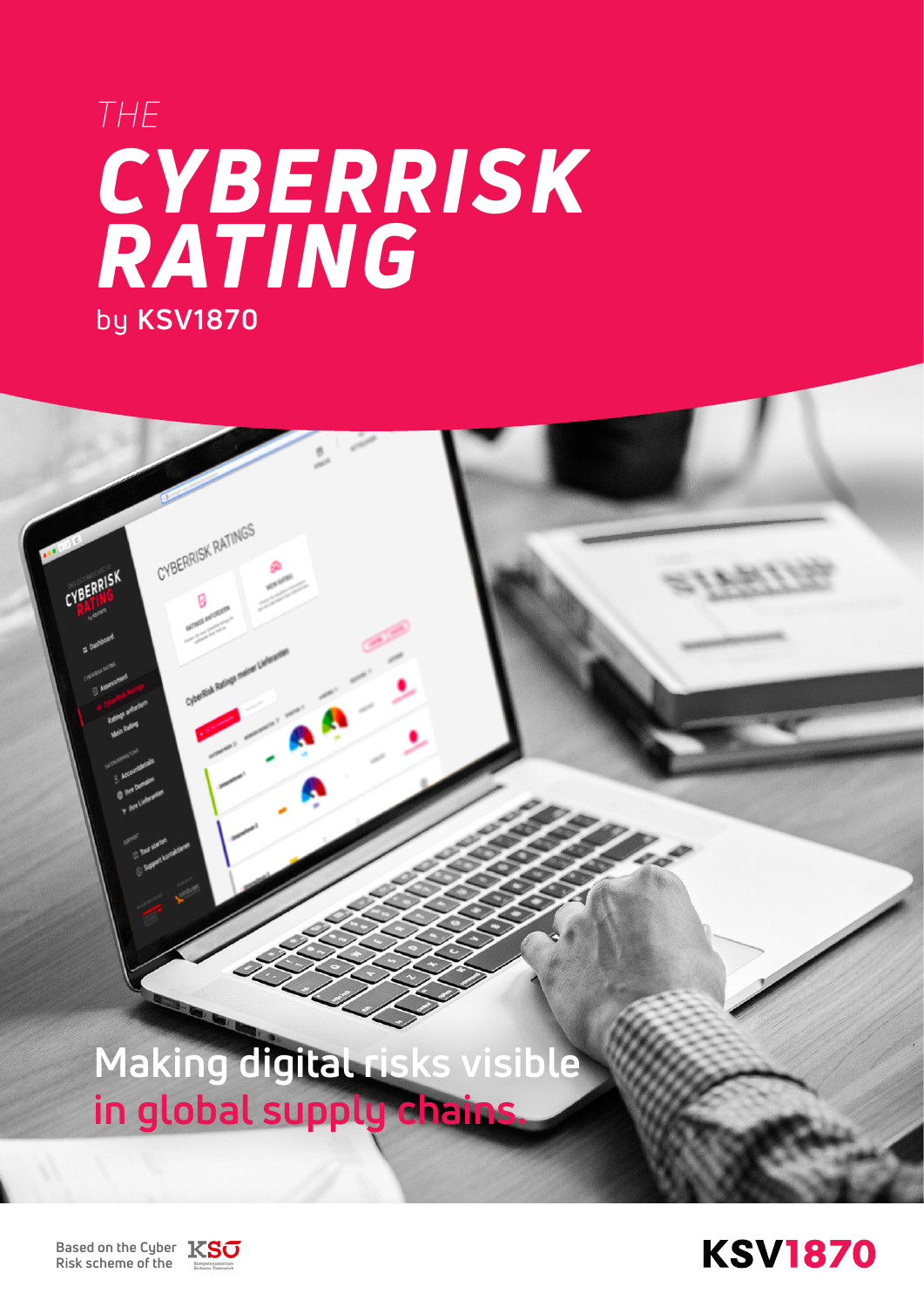## **The overall solution for third party cyber risk management according to NIS & GDPR – from Austria, applicable worldwide.**

**The EU-GDPR and the EU-NIS Directive require all organisations, especially operators of essential services, to have professional cyber risk management for service providers, suppliers and third parties.**

The Austrian CyberRisk Rating creates a new cyber security standard for this purpose. Cyber risks in global supply chains become transparent and can thus be reduced in a targeted manner.

- **Easily understandable rating,**   $\rightarrow$ **based on the established system of KSV1870**
- → Assessing IT security, **business continuity management and GDPR compliance**
- **Developed by Austrian specialists**  $\rightarrow$
- **Compatible with the EU-NIS**   $\rightarrow$ **directive and the GDPR**
- **Rating process in German and**   $\rightarrow$ **English for global suppliers**

## **The Austrian CyberRisk Ratings by KSV1870**

**Amount of damage x probability of occurrence**

#### **0% 100%**

**FOR YOUR TOTAL SUPPLIER BASE:**

| WebRisk<br>Indicator |
|----------------------|
|                      |

#### **WebRisk Indicator** (C-Score)

- Basic information for **all your suppliers**
- Evaluates information **accessible from the outside**
- **Available at short notice**

#### **FOR SENSITIVE SUPPLIERS**

#### **CyberRisk Rating** with assessment

- Professionally validated
- based on **KSÖ's Cyber risk scheme**
- **A+ rating** through additional **audit**



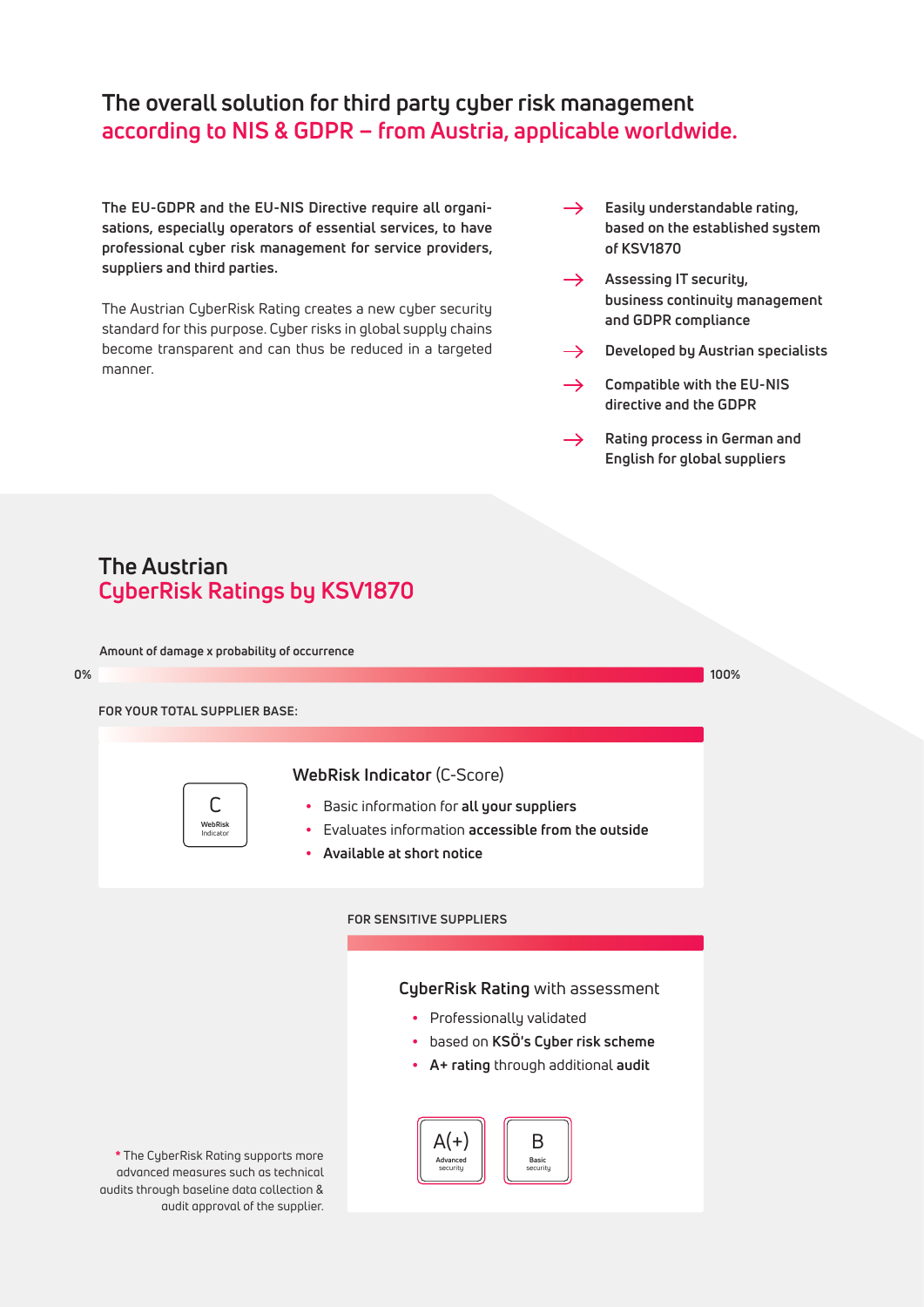# **Process of the CyberRisk Ratings**



# **Control: The Cyber Risk Advisory Board**



ADVISORY BOARD

**Energy, transport, banking, financial market infrastructure, healthcare, drinking water supply, digital infrastructure & digital service providers, public CYBER RISK administration and scheme team**

The requirements of the Cyber Risk scheme were defined by leading cyber risk managers from all sectors of critical infrastructure, as well as representatives of well-known Austrian companies - the rating is therefore suitable for any industry and any economic sector. The publicly and freely accessible scheme is continuously maintained by the Cyber Risk Advisory Board in order to be able to react quickly to new requirements from practice or the NIS authority (BMI-BVT).

 $\rightarrow$  More about the requirements defined **in KSÖ's Cyber Risk scheme can be found as a PDF at www.nimbusec.com/cyberrisk**